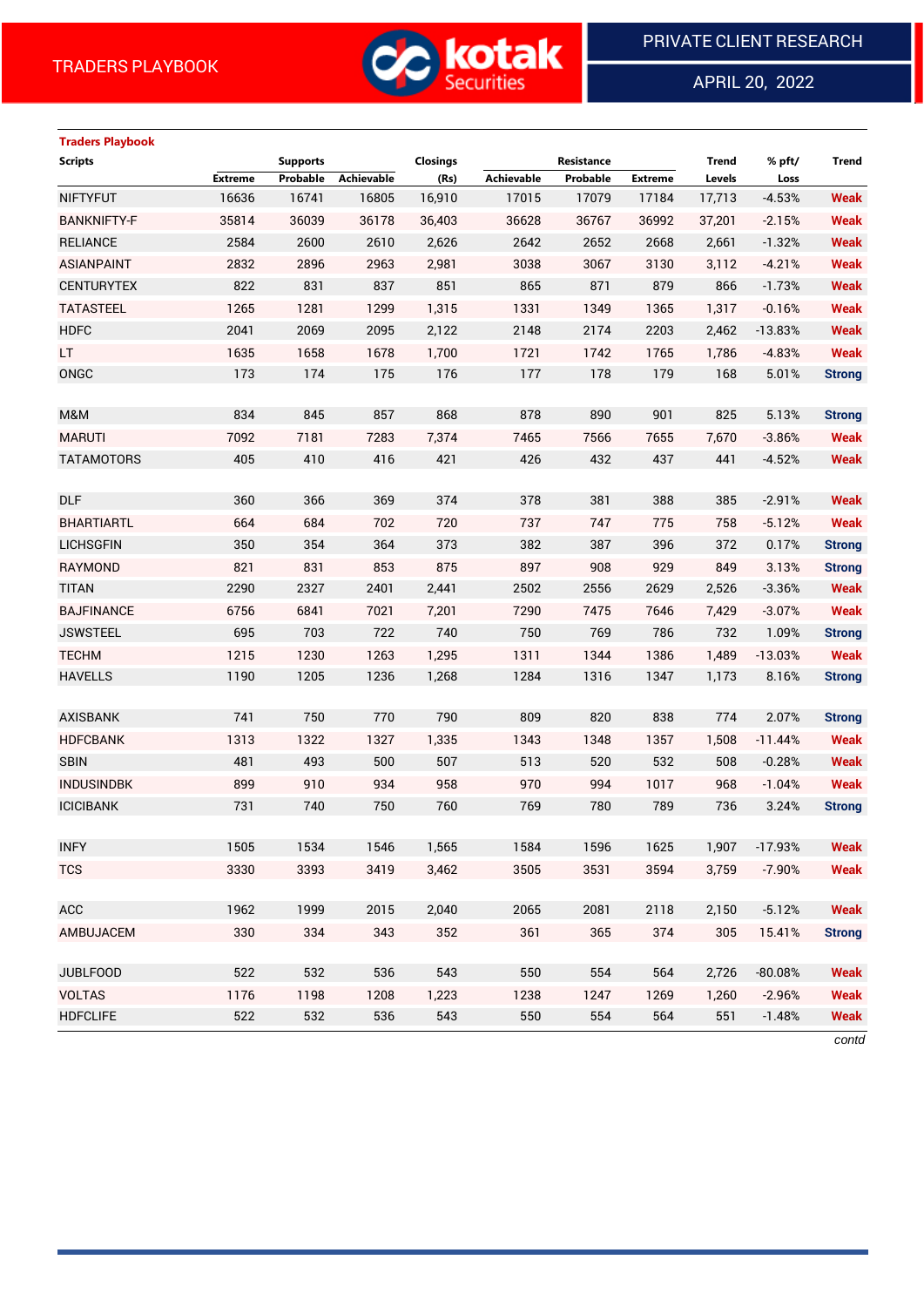#### **Closing Pricess**

Closing price is that price at which a scrip closes on the previous day. Traders can start their intraday trade on this level. The stock or index should sustain above or below the closing price else you should exit the trade. Ideally, half a percent should be the stop loss above or below the closing price to enter the trade.

#### **Trend**

Trend is the level at which the tendency of Indices and Stocks can be identified. For best results, you can use the 'Trend Remarks' to trade. A 'Weak' trend means that traders can trade with a negative bias. If the trend is 'Strong', you can trade long with a positive bias. Base price should be the closing price.

#### **Achievable (Supp/Resis)**

It is the price which can be achieved if the Index/Stock trades above or below the closing price. During normal course of trading, first levels are important as one can take profits around first resistance and supports levels.

## **Probable (Supp/Resis)**

It's a second resistance/support and can be achieved if stocks/indices are in trending mode. Events can lead stocks and indices to reach these levels.

#### **Extreme levels**

Sometimes, the stocks fall or rise to their average lowest or highest levels FOR THE DAY and that may act as an excellent contra buying or selling opportunity with a stop loss given in the table. This means buying around extreme support and selling around extreme resistance strictly with a given stop loss. For e.g. If the extreme support for Nifty is given at 5605, and in case the market comes down to similar levels, then you can initiate long positions with the given 'stop loss for long' in the column, say at 5585. If it breaks 5585 then the trader must exit the position. This is valid on both the sides.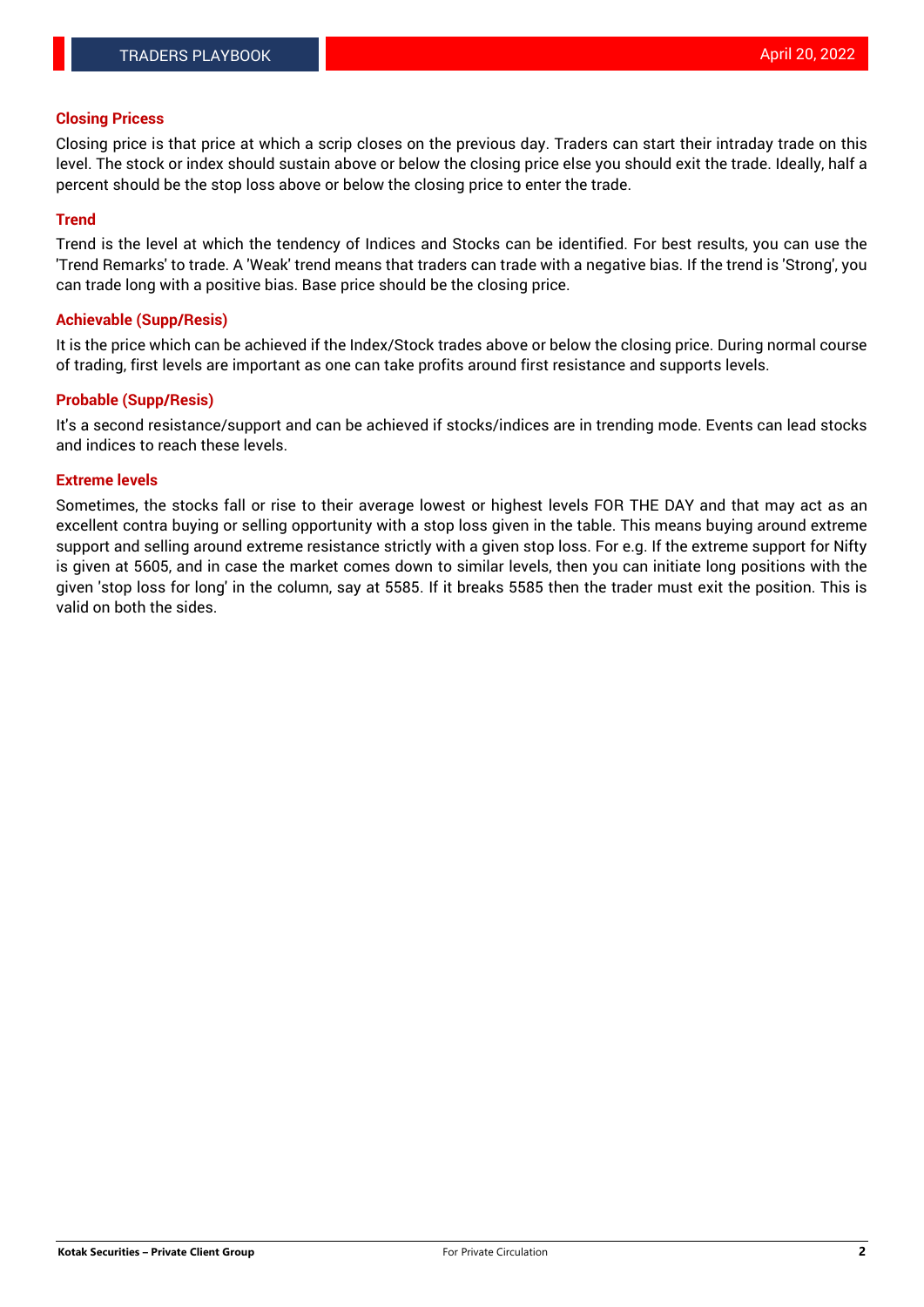## **RATING SCALE (PRIVATE CLIENT GROUP)**

| <b>BUY</b>             | -                 | A condition that indicates a good time to buy a stock. The exact circumstances of the signal will be determined by the indicator that an<br>analyst is using.  |
|------------------------|-------------------|----------------------------------------------------------------------------------------------------------------------------------------------------------------|
| SELL                   | -                 | A condition that indicates a good time to sell a stock. The exact circumstances of the signal will be determined by the indicator that an<br>analyst is using. |
| <b>Stop Loss Order</b> | $\qquad \qquad -$ | An instruction to the broker to buy or sell stock when it trades beyond a specified price. They serve to either protect your profits or<br>limit your losses.  |

#### **FUNDAMENTAL RESEARCH TEAM (PRIVATE CLIENT GROUP)**

**Shrikant Chouhan Arun Agarwal Amit Agarwal, CFA Hemali Dhame** Head of Research Auto & Auto Ancillary Transportation, Paints, FMCG Banking & Finance shrikant.chouhan@kotak.com arun.agarwal@kotak.com agarwal.amit@kotak.com Hemali.Dhame@kotak.com

**Jatin Damania Purvi Shah Rini Mehta K. Kathirvelu** Metals & Mining, Midcap **Pharmaceuticals** Research Associate Support Executive jatin.damania@kotak.com [purvi.shah@kotak.com](mailto:purvi.shah@kotak.com) rini.mehta@kotak.com [k.kathirvelu@kotak.com](mailto:k.kathirvelu@kotak.com)  $+91$  22 6218 6440  $+91$  22 6218 6432

**Sumit Pokharna Pankaj Kumar** sumit.pokharna@kotak.com pankajr.kumar@kotak.com +91 22 6218 6438 +91 22 6218 6434

Oil and Gas, Information Tech Construction, Capital Goods & Midcaps

+91 22 6218 5408 +91 22 6218 6443 +91 22 6218 6439 +91 22 6218 6433

**TECHNICAL RESEARCH TEAM (PRIVATE CLIENT GROUP)**

[shrikant.chouhan@kotak.com](mailto:shrikant.chouhan@kotak.com) [amol.athawale@kotak.com](mailto:amol.athawale@kotak.com) Research Associate +91 22 6218 5408 +91 20 6620 3350 [sayed.haider@kotak.com](mailto:sayed.haider@kotak.com)

**Shrikant Chouhan Amol Athawale Sayed Haider**

+91 22 62185498

# **DERIVATIVES RESEARCH TEAM (PRIVATE CLIENT GROUP)**

 $+91$  22 6218 5497

**Sahaj Agrawal Prashanth Lalu Prasenjit Biswas, CMT, CFTe** [sahaj.agrawal@kotak.com](mailto:sahaj.agrawal@kotak.com) [prashanth.lalu@kotak.com](mailto:prashanth.lalu@kotak.com) [prasenjit.biswas@kotak.com](mailto:prasenjit.biswas@kotak.com)